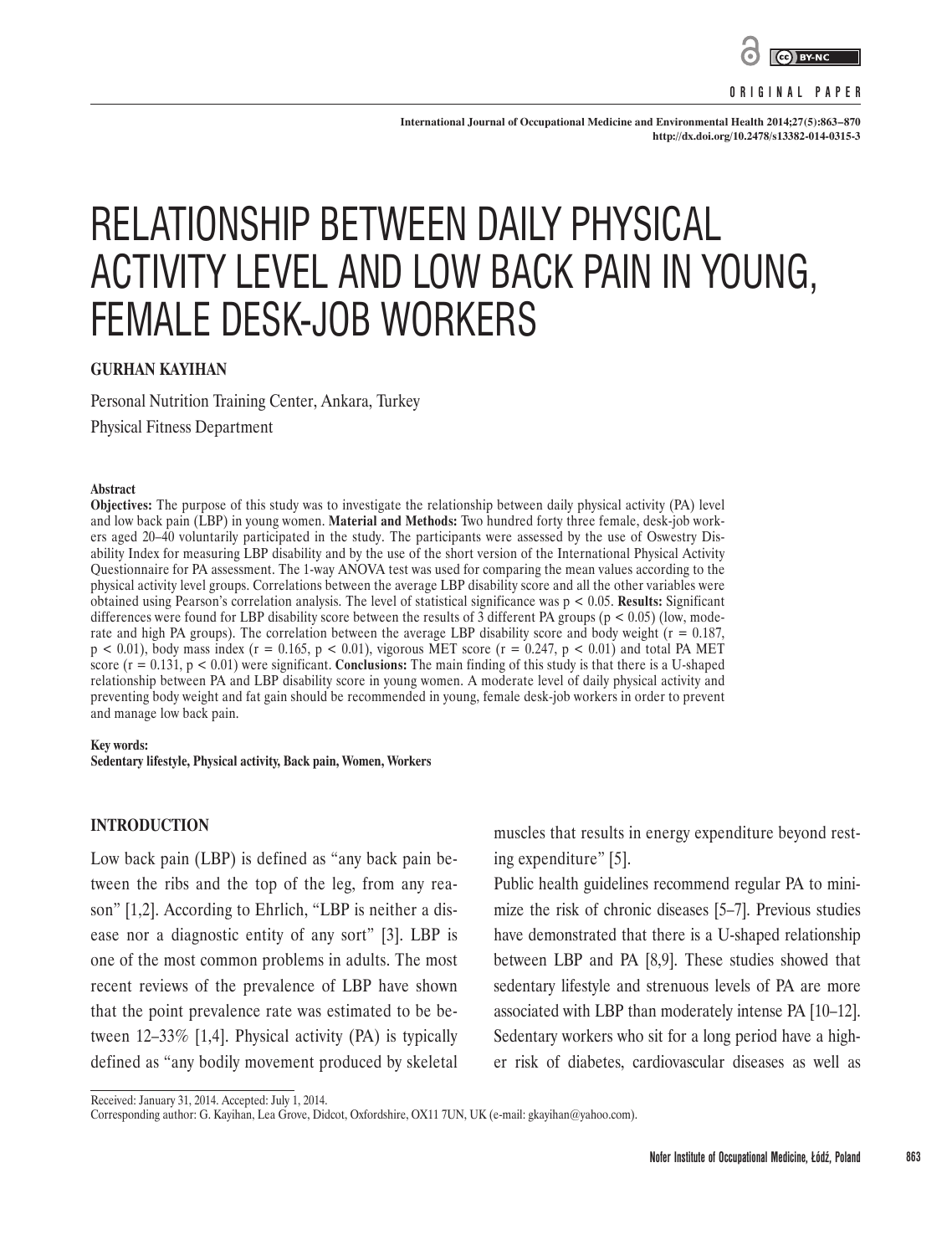cardiovascular and all-cause mortality [13–15]. Despite these citations and their widespread acceptance, there have been few published articles [8,16] showing the relationship between LBP and daily PA levels in female deskjob workers. Scientific evidence of the role of daily PA in prevention and management of LBP was lacking in the case of young, female workers. It is hypothesized that maintaining moderate levels of daily PA will be associated with fewer LBP complaints. The purpose of this study was to investigate the relationship between daily PA levels and LBP in young, female desk-job workers aged 20–40.

#### **MATERIAL AND METHODS**

#### **Participants and test procedures**

The present study is based on the survey data collected among female workers who booked doctor appointments for a physical examination such as routine regular medication reviews and made blood test requests. Two hundred forty three female, desk-job workers within the age range of 20–40 years participated in this study voluntarily. Their mean age was  $29.20 \pm 5.91$  years, height –  $1.63 \pm 0.05$  m, body weight –  $63.83 \pm 7.63$  kg and body mass index  $(BMI) - 23.91 \pm 3.11.$ 

#### **Body composition assessment**

Body height and weight were measured at the assessment day. Body weight of the participants in minimal clothing (underwear) was measured to the nearest 100 g with a precision scale and the body height was measured to the nearest 5 mm with a Holtain stadiometer [17]. Body mass index was calculated using the formula: weight (kg) divided by height (m) squared.

#### **Physical activity level assessment**

Physical activity was assessed using the short version of The International Physical Activity Questionnaire (IPAQ) and scored according to the method of Craig et al. [18].

The questionnaire was developed as an instrument for cross-national monitoring of physical activity and inactivity. The questionnaire was designed to be used by adults aged 18–65 years.

The short version of the questionnaire (9 items) provides information on the time spent walking, doing vigorous to moderate intensity physical activity and sedentary activity. The participants were instructed to refer to all the areas of physical activity. Data from the short IPAQ questionnaires were summarized according to the physical activities recorded (walking, moderate, and vigorous activities). Data from the questionnaires were used to estimate the total weekly physical activity by weighting the reported minutes per week within each activity category according to the metabolic equivalent of task (MET) – energy expenditure estimate assigned to each category of activity.

Walking MET-min/week =  $3.3 \times$  walking time (min)  $\times$  $\text{cex} = 5.5 \times \text{waking time (mm)} \times (1)$ <br>walking days

> Moderate MET-min/week =  $4 \times$ moderate-intensity activity time  $(\min) \times$  (2) moderate days

Vigorous MET-min/week = 
$$
8 \times
$$
  
vigorous-intensity activity time (min) ×  
vigorous-intensity days (3)

Total physical activity MET-min/week = sum of walking + moderate + vigorous  $(4)$ 

If the participants met at least 1 of the criteria below they were classified as 'moderate':

- 3 or more days of vigorous-intensity activity of at least 20 min/day,
- 5 or more days of moderate-intensity activity and/or walking of at least 30 min/day,
- 5 or more days of any combination of walking, moderate-intensity or vigorous intensity activities achieving a minimum total physical activity of at least 600 MET-min/week.

If the participants met at least 1 of the criteria cited below they were classified as 'high':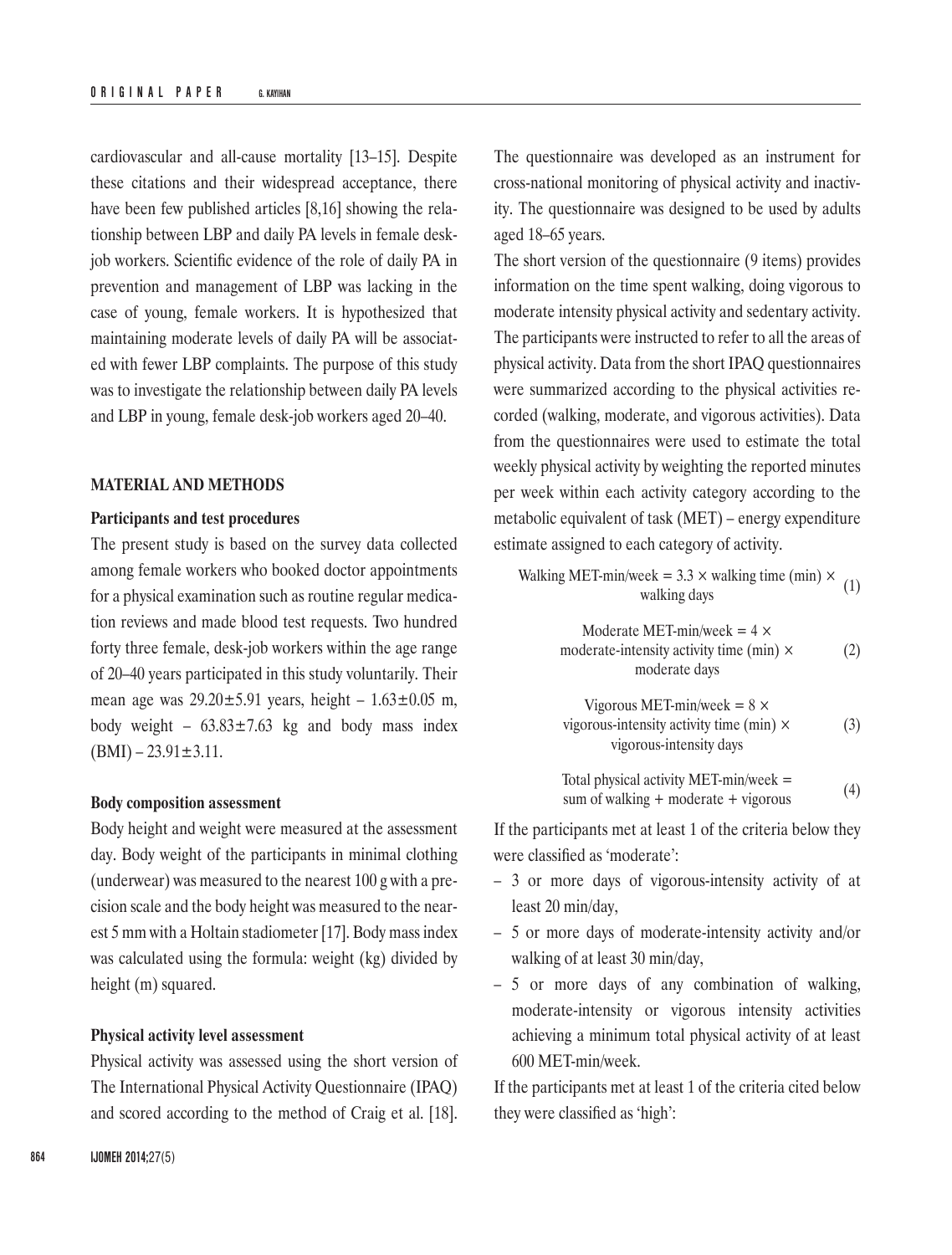- vigorous-intensity activity on at least 3 days achieving a minimum total physical activity of at least 1500 MET-min/week,
- 7 or more days of any combination of walking, moderate-intensity or vigorous-intensity activities achieving a minimum total physical activity of at least 3000 MET-min/week.

The participants who did not meet criteria for moderate or high categories were considered to have a 'low' physical activity level.

#### **Low back pain assessment**

The participants were assessed by the use of the Turkish version of the Oswestry Disability Index for measuring disability. The Oswestry Disability Index is one of the most commonly used and validated scales for measuring disability for people with LBP. The questionnaire consists of 10 items addressing different aspects of function. Each item is scored from 0 to 5, with higher values representing greater disability. The total score is multiplied by 2 and expressed as a percentage [19,20].

#### **ETHICS**

The participants signed an informed consent before commencement of the study and the author confirms that this study meets the guidelines of the Helsinki Declaration.

#### **STATISTICS**

Means and standard deviations are given as descriptive statistics. The One-way ANOVA test was used for comparing the mean values according to the 3 different physical activity level groups. The Tukey *post hoc* test was used to follow-up with the group factor. Correlations between the average LBP disability score and all the other variables were obtained using Pearson's correlation analysis. For all statistics the significance level was set at p < 0.05. **Fig. 1.** Low back pain (LBP) disability score in the study groups

The data were analysed using the Statistical Package for Social Sciences (SPSS) MS Windows Release 17.0.

#### **RESULTS**

There are no significant differences for age, body weight, body height and BMI between the 3 physical activity groups. However, significant differences were found for LBP disability score between the results of the 3 physical activity groups ( $p < 0.05$ ) (Figure 1). LBP disability score in the moderate physical activity group was significantly lower ( $p < 0.05$ ) than in the low and high physical activity groups. There is no significant difference for LBP disability score between the low and high physical activity groups (Table 1).

Although, the correlation coefficient between the average LBP disability score and body weight  $(r = 0.187,$  $p < 0.01$ ), body mass index ( $r = 0.165$ ,  $p < 0.01$ ), vigorous MET score ( $r = 0.247$ ,  $p < 0.01$ ) and total physical activity MET score ( $r = 0.131$ ,  $p < 0.01$ ) were significant, there is no significant relationship between the LBP disability score and age, body height, Moderate MET score and Walking MET score ( $p > 0.05$ ) (Table 2).

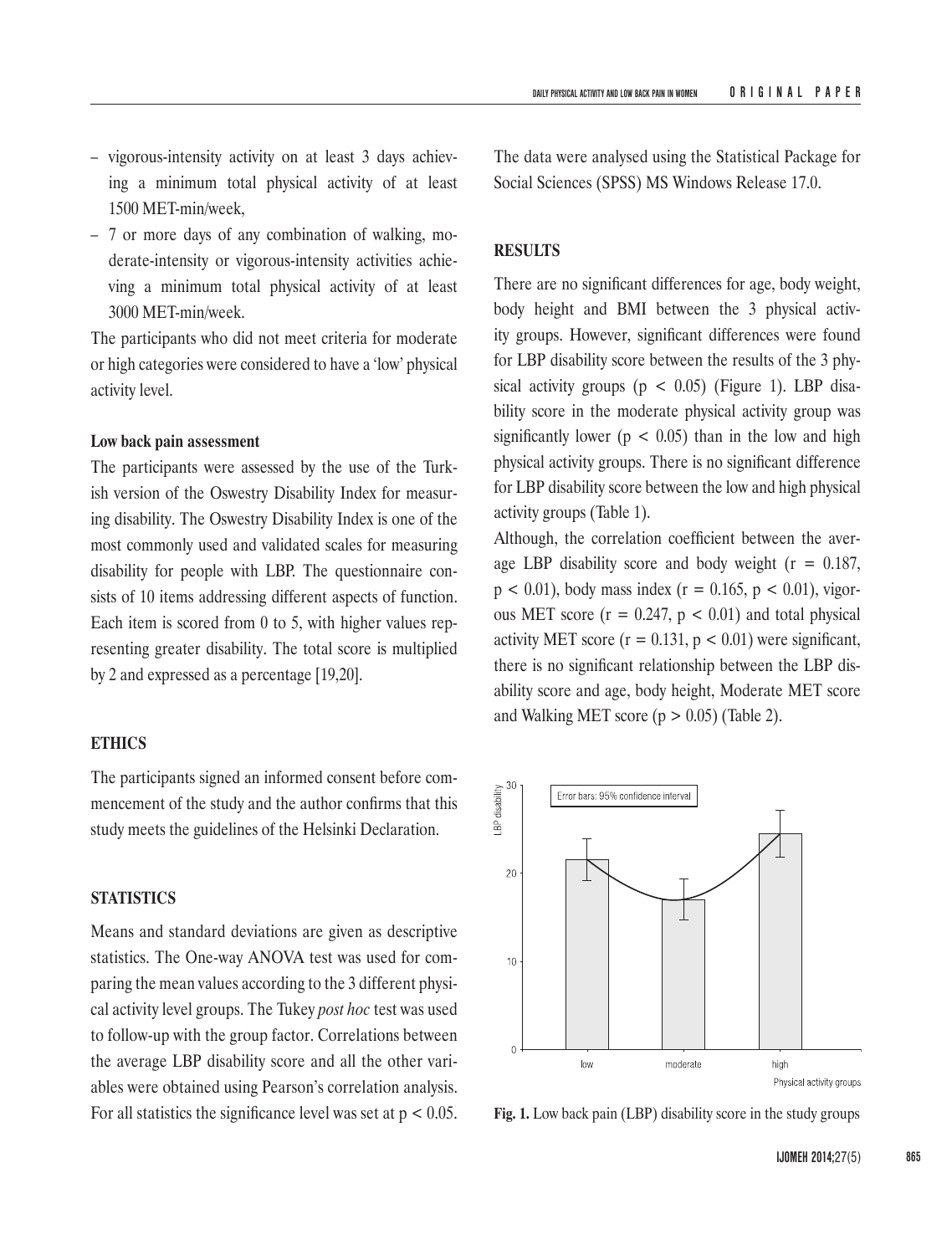|                  | Physical activity        | $I-M$<br>difference           |                                                       | $L-H$<br>difference |                | $M-H$<br>difference |                |                  |                |       |
|------------------|--------------------------|-------------------------------|-------------------------------------------------------|---------------------|----------------|---------------------|----------------|------------------|----------------|-------|
| Variable         | low<br>(L)<br>$(N = 88)$ | moderate<br>(M)<br>$(N = 81)$ | high<br>(H)<br>$(N = 74)$                             | $M\pm SD$           | p <sup>1</sup> | $M \pm SD$          | p <sup>1</sup> | $M\pm SD$        | p <sup>1</sup> |       |
| Age (years)      | $30.03 \pm 5.92$         | $28.78 \pm 5.32$              | $28.66 \pm 6.47$                                      | $1.26 \pm 0.91$     | ns.            | $1.37 \pm 0.93$     | ns.            | $0.12 \pm 0.95$  | ns.            | ns.   |
| Body weight (kg) | $64.70 \pm 6.71$         | $62.87 \pm 7.59$              | $63.84 \pm 8.60$                                      | $1.83 \pm 1.18$     | ns.            | $0.87 \pm 1.20$     | ns.            | $-0.97 \pm 1.23$ | ns.            | ns.   |
| Body height (cm) |                          |                               | $163.65 \pm 5.53$ $164.19 \pm 5.39$ $162.76 \pm 5.83$ | $-0.54 \pm 0.86$    | ns.            | $0.89 \pm 0.88$     | ns.            | $1.43 \pm 0.90$  | ns.            | ns.   |
| Body mass index  | $24.19 \pm 2.63$         | $23.36 \pm 3.01$              | $24.18 \pm 3.67$                                      | $0.83 \pm 0.48$     | ns.            | $-0.01 \pm 0.49$    | ns.            | $-0.82 \pm 0.50$ | ns.            | ns.   |
| LBP disability   | $21.59 \pm 11.04$        |                               | $17.04 \pm 10.76$ $24.54 \pm 11.50$                   | $4.55 \pm 1.70$     | 0.022          | $-2.95 \pm 1.75$    | ns.            | $-7.50 \pm 1.78$ | 0.000          | 0.000 |

**Table 1.** The means (M) and standard deviations (SD) of all dependent variables according to the physical activity groups

LBP – low back pain.

 $p < 0.05$ .

1 According to *post hoc* multiple comparisons.

2 Comparison among 3 approaches (One-Way ANOVA).

ns. – not statistically significant.

|  |  |  |  |  |  |  | <b>Table 2.</b> Correlations (P-Pearson) between the variables in the study groups |  |  |  |  |  |  |  |  |  |  |
|--|--|--|--|--|--|--|------------------------------------------------------------------------------------|--|--|--|--|--|--|--|--|--|--|
|--|--|--|--|--|--|--|------------------------------------------------------------------------------------|--|--|--|--|--|--|--|--|--|--|

|                                | P-Pearson correlation |                |           |            |            |           |           |           |  |  |  |
|--------------------------------|-----------------------|----------------|-----------|------------|------------|-----------|-----------|-----------|--|--|--|
| Variable                       |                       | $\overline{2}$ | 3         | 4          | 5          | 6         |           | 8         |  |  |  |
| 1. LBP disability              |                       |                |           |            |            |           |           |           |  |  |  |
| 2. Age (years)                 | $-0.022$              |                |           |            |            |           |           |           |  |  |  |
| 3. Body weight (kg)            | $0.187**$             | $0.256**$      | -         |            |            |           |           |           |  |  |  |
| 4. Body height (cm)            | 0.030                 | $-0.248**$     | $0.163*$  |            |            |           |           |           |  |  |  |
| 5. Body mass index             | $0.165**$             | $0.382**$      | $0.849**$ | $-0.379**$ |            |           |           |           |  |  |  |
| 6. Vigorous MET                | $0.247**$             | $-0.045$       | 0.010     | $-0.127*$  | 0.078      |           |           |           |  |  |  |
| 7. Moderate MET                | $-0.034$              | $-0.131*$      | 0.036     | $-0.070$   | 0.073      | 0.076     |           |           |  |  |  |
| 8. Walking MET                 | 0.098                 | $-0.131*$      | $-0.143*$ | 0.075      | $-0.172**$ | 0.099     | 0.015     |           |  |  |  |
| 9. Total physical activity MET | $0.131*$              | $-0.014$       | $-0.025$  | $-0.101$   | 0.033      | $0.803**$ | $0.545**$ | $0.427**$ |  |  |  |

LBP – low back pain; MET – metabolic equivalent of task.

\*\*  $p < 0.01$ ; \*  $p < 0.05$ .

### **DISCUSSION**

In general, the results of this study have supported the hypothesis mentioned in the 'Introduction' part. This study shows that both low and high daily physical activity levels are associated with a higher LBP disability score. The study results concerning the relationship between LBP and physical activity level support previous studies and suggest that moderate levels of physical activity are associated

current study shows that the relationship between the level of activity and LBP disability follows a U-shaped curve in young, female desk-job workers [21–24]. The previous studies have demonstrated that vigorous

physical activity and workloads are hazardous for the lower back. Vigorous physical activity and strenuous workload are risk factors for LBP [16,21–24]. Bihari et al. [16] and

with a lower risk of LBP. Similarly to previous studies, the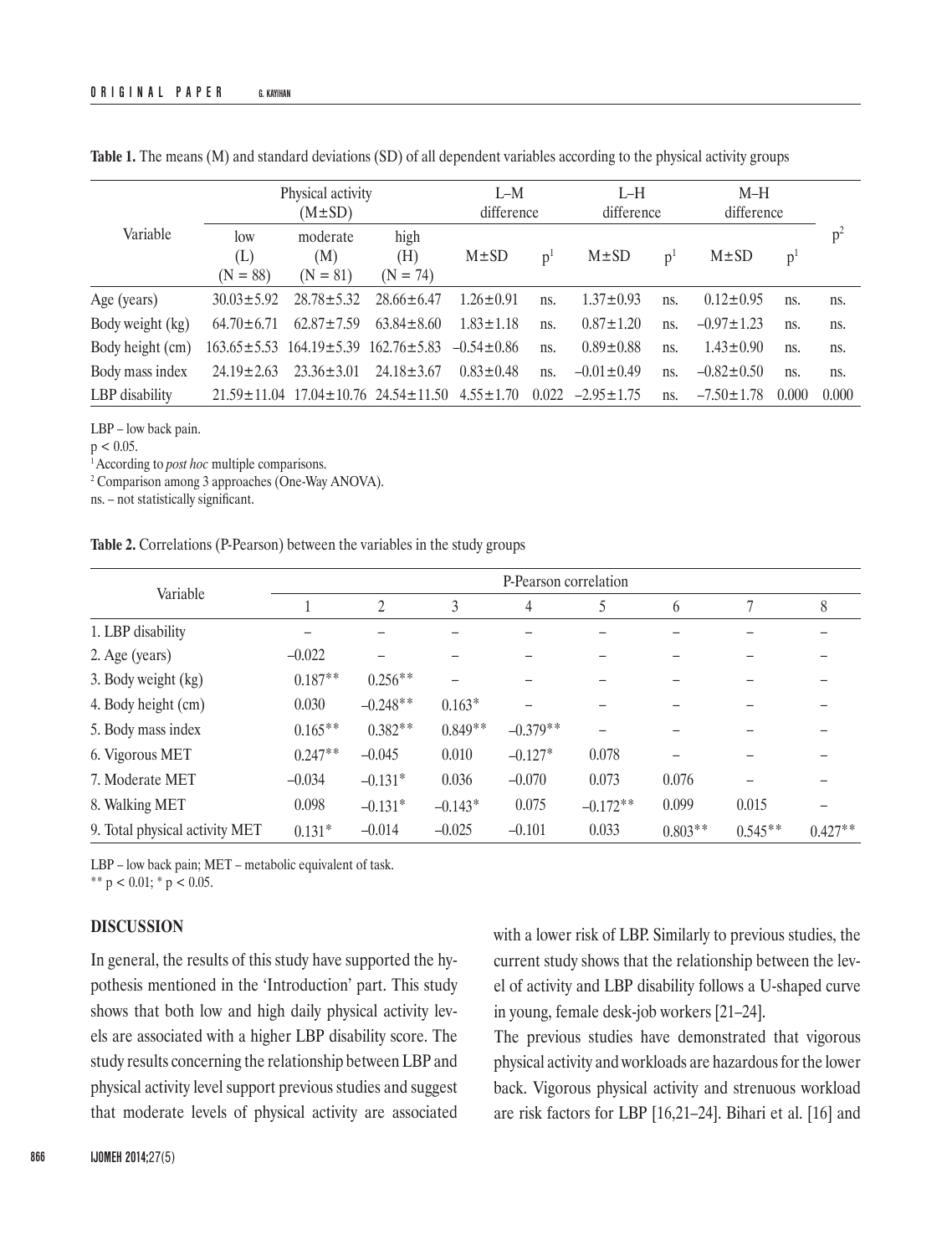Kar et al. [25] have shown that women with heavy work loads had more musculoskeletal pain than others. Furthermore, Burdorf et al. [26] have found that sedentary workers who have to work in non-neutral positions are more at risk of LBP. Pataro and Fernandes (2014) state that LBP was associated with longer working hours, flexion and trunk rotation. Dynamic activity such as walking or running served as a protective factor [27]. Moreover, Caban et al. (2014) found that the percentage of workers with ankle and knee pain was significantly higher among workers who join regular moderate and vigorous PA programs than among those who do not attend such programs [28]. Similarly, in this research it was found that there was a significant relationship between the LBP disability score and vigorous MET score ( $r = 0.247$ ,  $p < 0.01$ ). This relationship was higher than the total physical activity MET score  $(r = 0.131, p < 0.01)$ . Moreover, in this study, while the moderate physical activity level group's LBP disability score amounted to  $17.04 \pm 10.76$ , the LBP disability score in the high physical activity level group was  $24.54 \pm 11.50$ . Comparing to the moderate physical activity level group, the LBP disability scores in the low physical activity level group increased to 21.59±11.04.

Han et al. (1997) found that overweight women have a significantly increased likelihood of LBP and no significant interaction between body mass index and low back pain symptoms was found [29]. On the other hand, some studies have shown a statistically significant but weak positive association between body weight and LBP. Increased mechanical demands resulting from a higher body weight have been suspected of causing LBP [24,30–33]. Similarly, this study supports that body weight and BMI should be accepted as weak risk signals for LBP due to lower relations.

There are several limitations of this study. Both the intake data for the physical activity level and LBP disability scores are self-reported. The participants might have been confused by the complex questionnaire using terms which are often unfamiliar for them such as "moderate,"

"vigorous," etc., and self-report methods generally provide poor estimates of physical activity [34,35]. However, self-reports used in this study have been shown to be valid in the case of assessments of the physical activity level [18,36,37]. The short version of the IPAQ, especially, has been used in numerous international studies [38]. As previously noted, the Oswestry Disability Index is one of the most commonly used and validated scales and this index is simple, quick and inexpensive. Despite the advantages of self-reported methods for LBP disability, this questionnaire is subjective and there is no absolute measure of disability due to pain. Again, the participants may be confused by the double-barrelled questions [20]. The main strength of this study is the large size of the cohort and it is the 1st study to investigate the relationship between daily PA levels and LBP in young, female desk-job workers aged 20 to 40.

#### **CONCLUSIONS**

The main finding of this study is that there is a U-shaped relationship between physical activity and LBP disability score in young, female desk-job workers. In the case of young, female desk-job workers a moderate level of daily physical activity, and preventing body weight and fat gain should be recommended for prevention and management of low back pain. Increases in exercise training enhance skeletal muscle mass and decrease musculoskeletal pain [7]. Because of this, young, female desk-job workers should perform the levels of physical activity recommended by the World Health Organization, which is at least 150 min of moderate-intensity aerobic physical activity throughout the week or at least 75 min of vigorousintensity aerobic physical activity throughout the week, or an equivalent combination of moderate and vigorous-intensity activity [7]. In addition, those women should avoid vigorous physical activity which may cause back muscle strains or ligament strains, such as: lifting heavy objects, twisting or sudden movements [10,21,22,26].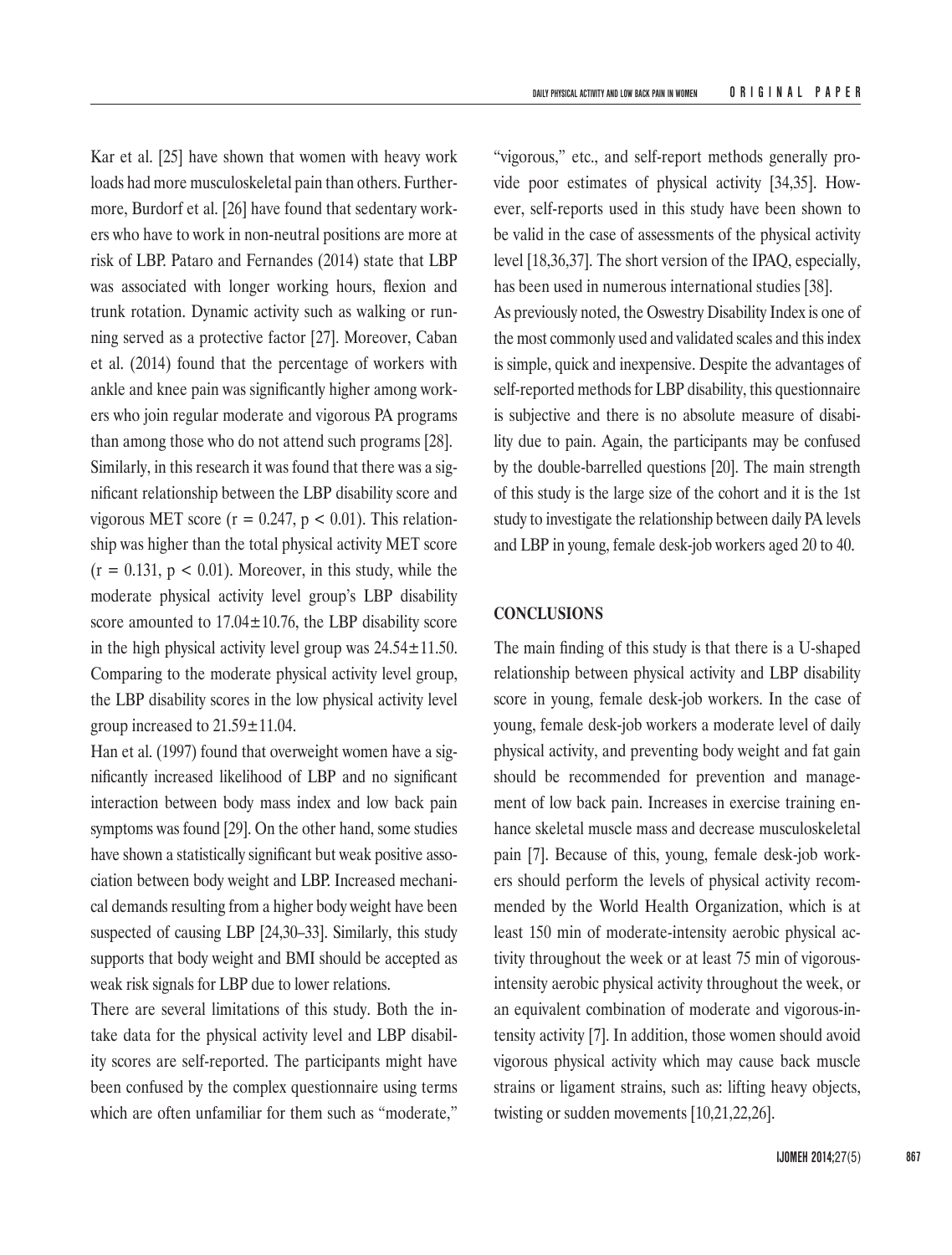#### **ACKNOWLEDGEMENTS**

The author would like to extend his thanks to Dr. Melanie Smith for her help with language editing of this manuscript.

#### **REFERENCES**

- 1. Loney PL, Stratford PW. The prevalence of low back pain in adults: A methodological review of the literature. Phys Ther. 1999;79(4):384–96.
- 2. Frank JW, Kerr MS, Brooker A-S, DeMaio SE, Maetzel A, Shannon HS, et al. Disability resulting from occupational low back pain: Part I: What do we know about primary prevention? A review of the scientific evidence on prevention before disability begins. Spine. 1996;21(24):2908–17, [http://dx.doi.org/](http://dx.doi.org/10.1097/00007632-199612150-00024) [10.1097/00007632-199612150-00024](http://dx.doi.org/10.1097/00007632-199612150-00024).
- 3. Ehrlich GE. Low back pain. Bull World Health Organ. 2003;81(9):671–6.
- 4. Walker BF. The prevalence of low back pain: A systematic review of the literature from 1966 to 1998. J Spinal Disord. 2000;13(3):205–17, [http://dx.doi.org/10.1097/00002517-](http://dx.doi.org/10.1097/00002517-200006000-00003) [200006000-00003.](http://dx.doi.org/10.1097/00002517-200006000-00003)
- 5. Pate RR, Pratt M, Blair SN, Haskell WL, Macera CA, Bouchard C, et al. Physical activity and public health. JAMA. 1995;273(5):402–7, [http://dx.doi.org/10.1001/jama.](http://dx.doi.org/10.1001/jama.1995.03520290054029) [1995.03520290054029](http://dx.doi.org/10.1001/jama.1995.03520290054029).
- 6. U.S. Department of Health and Human Services. Physical activity and health: A report of the Surgeon General. Washington: DIANE Publishing; 1996.
- 7. U.S. Department of Health and Human Services. 2008 physical activity guidelines for Americans. Be active, healthy, and happy. Washington: USDHHS; 2008.
- 8. Heneweer H, Vanhees L, Picavet HSJ. Physical activity and low back pain: A U-shaped relation? Pain. 2009;143(1):21–5, <http://dx.doi.org/10.1016/j.pain.2008.12.033>.
- 9. Heneweer H, Staes F, Aufdemkampe G, van Rijn M, Vanhees L. Physical activity and low back pain: A systematic review of recent literature. Eur Spine J. 2011;20(6):826–45, <http://dx.doi.org/10.1007/s00586-010-1680-7>.
- 10. Hoogendoorn WE, van Poppel MN, Bongers PM, Koes BW, Bouter LM. Physical load during work and leisure time as risk factors for back pain. Scand J Work Environ Health. 1999;25(5):387–403, [http://dx.doi.org/10.5271/sjweh.451.](http://dx.doi.org/10.5271/sjweh.451)
- 11. Jacob T, Baras M, Zeev A, Epstein L. Physical activities and low back pain: A community-based study. Med Sci Sports Exerc. 2004;36(1):9–15, [http://dx.doi.org/10.1249/01.](http://dx.doi.org/10.1249/01.MSS.0000106166.94343.02) [MSS.0000106166.94343.02.](http://dx.doi.org/10.1249/01.MSS.0000106166.94343.02)
- 12. Kujala UM, Taimela S, Viljanen T. Leisure physical activity and various pain symptoms among adolescents. Br J Sports Med. 1999;33(5):325–8, [http://dx.doi.org/10.](http://dx.doi.org/10.1136/bjsm.33.5.325) [1136/bjsm.33.5.325.](http://dx.doi.org/10.1136/bjsm.33.5.325)
- 13. Wilmot E, Edwardson C, Achana F, Davies M, Gorely T, Gray L, et al. Sedentary time in adults and the association with diabetes, cardiovascular disease and death: Systematic review and meta-analysis. Diabetologia. 2012;55(11): 2895–905, [http://dx.doi.org/10.1007/s00125-012-2677-z.](http://dx.doi.org/10.1007/s00125-012-2677-z)
- 14. Morris J, Heady J, Raffle P, Roberts C, Parks J. Coronary heart-disease and physical activity of work. Lancet. 1953;262(6796):1111–20, [http://dx.doi.org/10.1016/S0140-67](http://dx.doi.org/10.1016/S0140-6736(53)91495-0) [36\(53\)91495-0.](http://dx.doi.org/10.1016/S0140-6736(53)91495-0)
- 15. van Uffelen JG, Wong J, Chau JY, van der Ploeg HP, Riphagen I, Gilson ND, et al. Occupational sitting and health risks: A systematic review. Am J Prev Med. 2010;39(4): 379–88,<http://dx.doi.org/10.1016/j.amepre.2010.05.024>.
- 16. Bihari V, Kesavachandran C, Pangtey B, Srivastava A, Mathur N. Musculoskeletal pain and its associated risk factors in residents of National Capital Region. Indian J Occup Environ Med. 2011;15(2):59, [http://dx.doi.org/10.4103/](http://dx.doi.org/10.4103/0019-5278.90375) [0019-5278.90375.](http://dx.doi.org/10.4103/0019-5278.90375)
- 17. Gordon C, Chumlea W, Roche A. Stature, recumbent length, and weight. In: Lohman T, Roche A, Martorell R, editors. Anthropometric standardization reference manual. Champaign: Human Kinetics Books; 1988. p. 3–8.
- 18. Craig C, Marshall A, Sjöström M, Bauman A, Booth M, Ainsworth B, et al. The IPAQ reliability and validity study group. International Physical Activity Questionnaire (IPAQ): 12-country reliability and validity. Med Sci Sports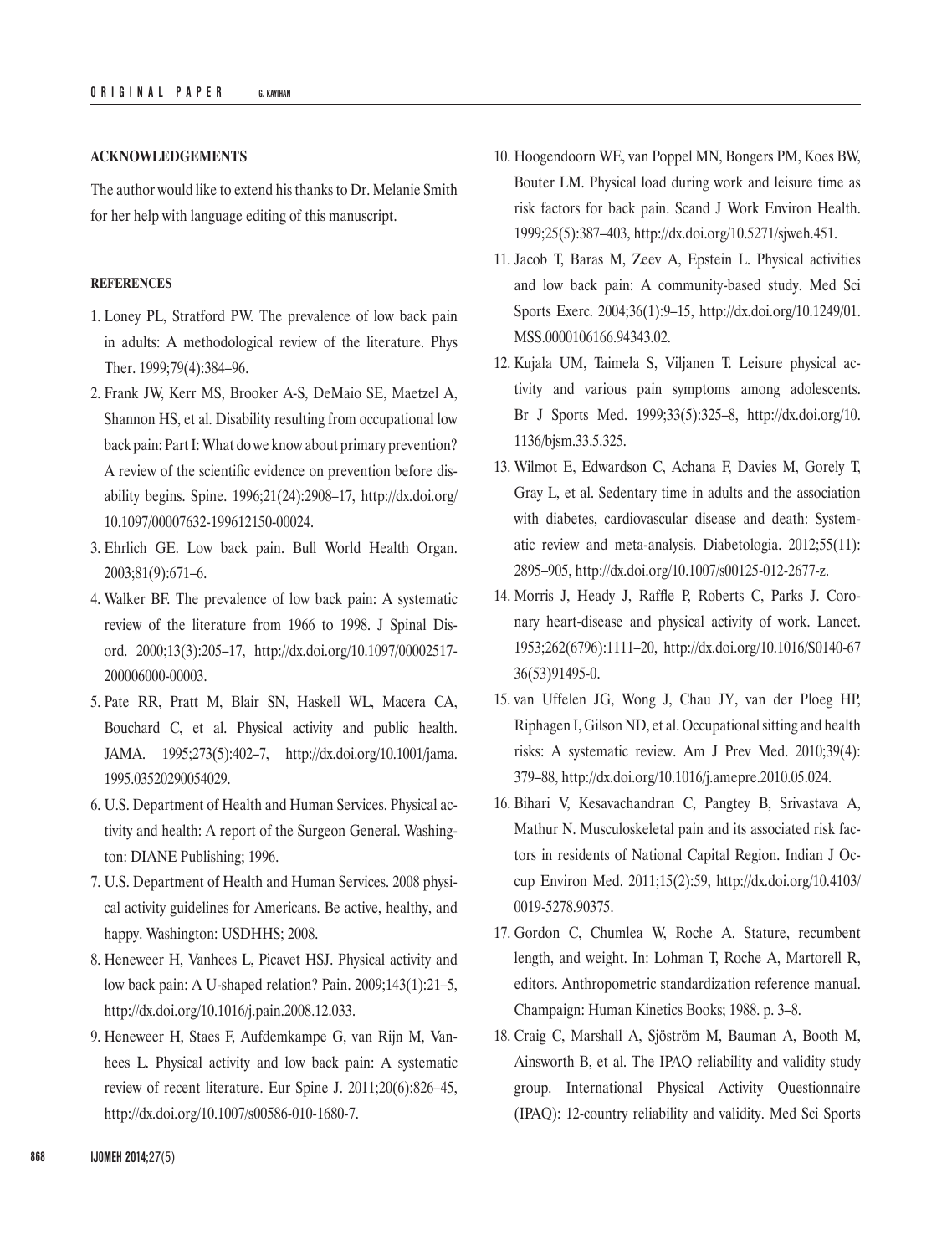Exerc. 2003;35:1381–95, [http://dx.doi.org/10.1249/01.MSS.](http://dx.doi.org/10.1249/01.MSS.0000078924.61453.FB) [0000078924.61453.FB.](http://dx.doi.org/10.1249/01.MSS.0000078924.61453.FB)

- 19. Yakut E, Düger T, Öksüz Ç, Yörükan S, Üreten K, Turan D, et al. Validation of the Turkish version of the Oswestry Disability Index for patients with low back pain. Spine. 2004;29(5):581–5, [http://dx.doi.org/10.1097/01.BRS.](http://dx.doi.org/10.1097/01.BRS.0000113869.13209.03) [0000113869.13209.03.](http://dx.doi.org/10.1097/01.BRS.0000113869.13209.03)
- 20. Fairbank J, Couper J, Davies J, O'brien J. The Oswestry low back pain disability questionnaire. Physiotherapy. 1980;66(8):271–3.
- 21. Hoogendoorn W, Bongers P, de Vet H, Ariens G, van Mechelen W, Bouter L. High physical work load and low job satisfaction increase the risk of sickness absence due to low back pain: Results of a prospective cohort study. Occup Environ Med. 2002;59(5):323–8, [http://dx.doi.org/](http://dx.doi.org/10.1136/oem.59.5.323) [10.1136/oem.59.5.323](http://dx.doi.org/10.1136/oem.59.5.323).
- 22. Kopec JA, Sayre EC, Esdaile JM. Predictors of back pain in a general population cohort. Spine. 2004;29(1):70–7, [http://dx.doi.org/10.1097/01.BRS.0000103942.81227.7F.](http://dx.doi.org/10.1097/01.BRS.0000103942.81227.7F)
- 23. Miranda H, Viikari-Juntura E, Martikainen R, Takala EP, Riihimäki H. Individual factors, occupational loading, and physical exercise as predictors of sciatic pain. Spine. 2002;27(10):1102–8, [http://dx.doi.org/10.](http://dx.doi.org/10.1097/00007632-200205150-00017) [1097/00007632-200205150-00017.](http://dx.doi.org/10.1097/00007632-200205150-00017)
- 24. Chaffin DB, Park KS. A longitudinal study of low-back pain as associated with occupational weight lifting factors. Am Ind Hyg Assoc J. 1973;34(12):513–25, [http://dx.doi.org/](http://dx.doi.org/10.1080/0002889738506892) [10.1080/0002889738506892](http://dx.doi.org/10.1080/0002889738506892).
- 25. Kar S, Dhara P. An evaluation of musculoskeletal disorder and socioeconomic status of farmers in West Bangal, India. Nepal Med Coll J. 2007;9(4):245–9.
- 26. Burdorf A, Naaktgeboren B, de Groot HC. Occupational risk factors for low back pain among sedentary workers. J Occup Med. 1993;35(12):1213–20.
- 27. Pataro S, Fernandes R. Heavy physical work and low back pain: The reality in urban cleaning. Rev Bras Epidemiol. 2014;17(1):17–30, [http://dx.doi.org/10.1590/1415-790X](http://dx.doi.org/10.1590/1415-790X201400010003ENG) [201400010003ENG.](http://dx.doi.org/10.1590/1415-790X201400010003ENG)
- 28. Caban A, Lowe K, Herrick R, Kenwood C, Gagne J, Backer J. Construction workers working in musculoskeletal pain and engaging in leisure-time physical activity: Findings from a mixed-methods pilot study. Am J Ind Med. 2014;57(7): 819–25, [http://dx.doi.org/10.1002/ajim.22332.](http://dx.doi.org/10.1002/ajim.22332)
- 29. Han T, Schouten J, Lean M, Seidell J. The prevalence of low back pain and associations with body fatness, fat distribution and height. Int J Obesity. 1997;21(7):600–7, [http://](http://dx.doi.org/10.1038/sj.ijo.0800448) [dx.doi.org/10.1038/sj.ijo.0800448](http://dx.doi.org/10.1038/sj.ijo.0800448).
- 30. Leboeuf-Yde C. Body weight and low back pain: A systematic literature review of 56 journal articles reporting on 65 epidemiologic studies. Spine. 2000;25(2):226, [http://](http://dx.doi.org/10.1097/00007632-200001150-00015) [dx.doi.org/10.1097/00007632-200001150-00015](http://dx.doi.org/10.1097/00007632-200001150-00015).
- 31. Böstman O. Body mass index and height in patients requiring surgery for lumbar intervertebral disc herniation. Spine. 1993;18(7):851–4, [http://dx.doi.org/10.1097/00007632-](http://dx.doi.org/10.1097/00007632-199306000-00007) [199306000-00007](http://dx.doi.org/10.1097/00007632-199306000-00007).
- 32. Wright D, Barrow S, Fisher A, Horsley S, Jayson M. Influence of physical, psychological and behavioural factors on consultations for back pain. Rheumatology. 1995;34(2): 156–61,<http://dx.doi.org/10.1093/rheumatology/34.2.156>.
- 33. Hultman G, Nordin M, Saraste H, Ohlsèn H. Body composition, endurance, strength, cross-sectional area, and density of MM erector spinae in men with and without low back pain. J Spinal Disord. 1993;6(2):114–23, [http://dx.doi.org/](http://dx.doi.org/10.1097/00024720-199304000-00004) [10.1097/00024720-199304000-00004.](http://dx.doi.org/10.1097/00024720-199304000-00004)
- 34. Sallis JF, Saelens BE. Assessment of physical activity by self-report: Status, limitations, and future directions. Res Q Exerc Sport. 2000;71(2 Suppl):S1–14.
- 35. Schuna JM, Johnson WD, Tudor-Locke C. Adult self-reported and objectively monitored physical activity and sedentary behavior: NHANES 2005–2006. Int J Behav Nutr Phys Act. 2013;10:126, [http://dx.doi.org/10.1186/1479-5868-10-126.](http://dx.doi.org/10.1186/1479-5868-10-126)
- 36. Saglam M, Arikan H, Savci S, Inal-Ince D, Bosnak-Guclu M, Karabulut E, et al. International physical activity questionnaire: Reliability and validity of the Turkish version. Percept Motor Skill. 2010;111(1):278–84, [http://dx.doi.](http://dx.doi.org/10.2466/06.08.PMS.111.4.278-284) [org/10.2466/06.08.PMS.111.4.278-284.](http://dx.doi.org/10.2466/06.08.PMS.111.4.278-284)

**IJOMEH 2014;**27(5) **869**